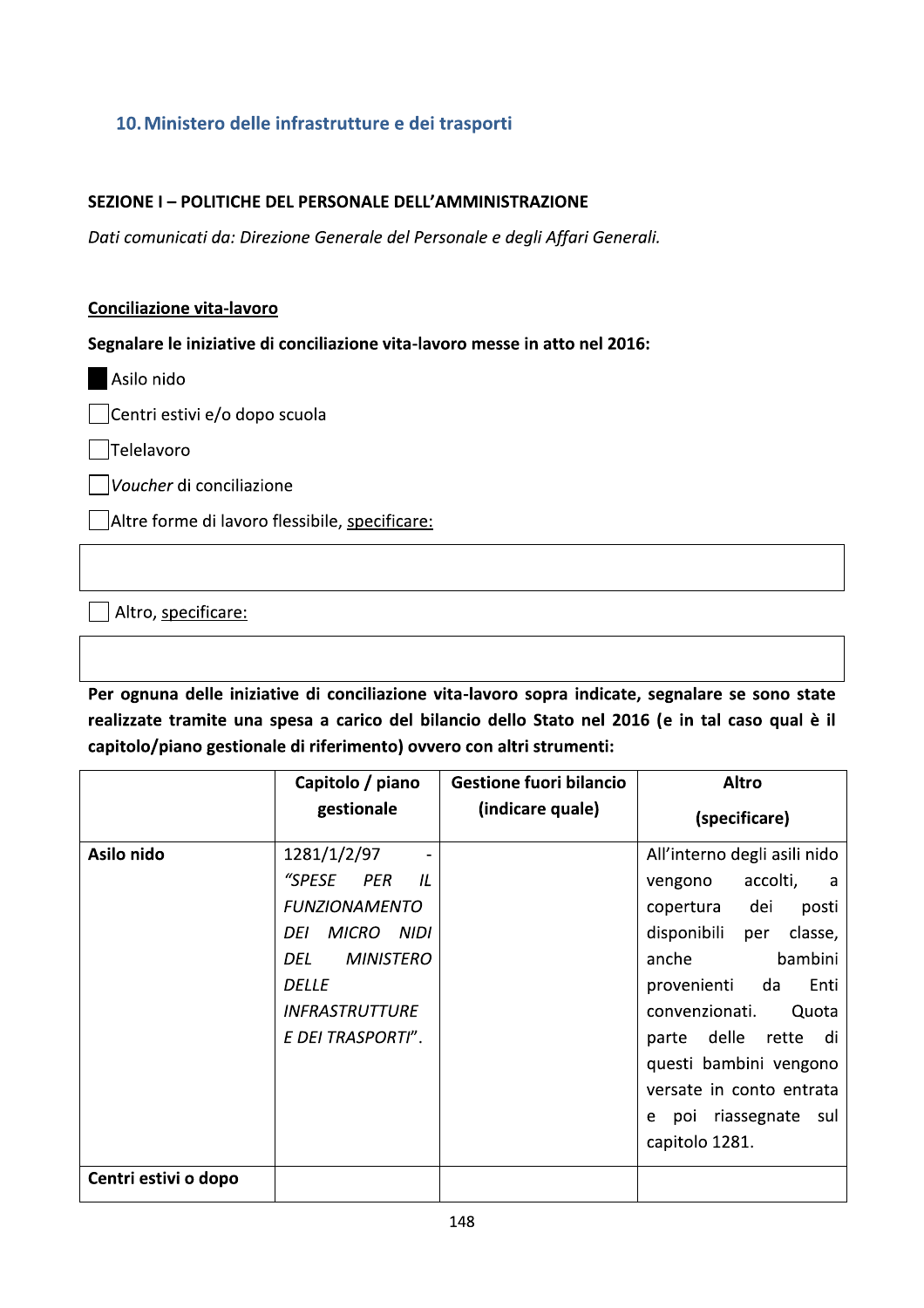| scuola                                           |  |  |
|--------------------------------------------------|--|--|
| <b>Telelavoro</b>                                |  |  |
| Voucher di<br>conciliazione                      |  |  |
| Altre forme di lavoro<br>flessibile, specificare |  |  |
| Altro, specificare                               |  |  |

Illustrare in breve le principali iniziative di conciliazione vita-lavoro realizzate nel 2016:

| Asilo nido        | Attività didattica anno scolastico asili: "I Cuccioli" - Via Nomentana 2, Roma e |
|-------------------|----------------------------------------------------------------------------------|
|                   | "Puffi e Pupe " - via dell'arte 16 Roma                                          |
| Centri estivi o   |                                                                                  |
| dopo scuola       |                                                                                  |
| <b>Telelavoro</b> |                                                                                  |
| Voucher di        |                                                                                  |
| conciliazione     |                                                                                  |
| Altre forme di    |                                                                                  |
| lavoro            |                                                                                  |
| flessibile        |                                                                                  |
| <b>Altro</b>      |                                                                                  |

Indicare, laddove possibile, la dimensione dell'utenza delle principali iniziative di conciliazione vita-lavoro realizzate nel triennio 2014-2016:

|                                                                     | 2014  |               | 2015         |               | 2016         |               |
|---------------------------------------------------------------------|-------|---------------|--------------|---------------|--------------|---------------|
|                                                                     | Donne | <b>Uomini</b> | <b>Donne</b> | <b>Uomini</b> | <b>Donne</b> | <b>Uomini</b> |
| Asilo nido: numero di dipendenti serviti                            | 10    | 13            | 17           | 6             | 11           | 11            |
| Centri estivi o dopo scuola: numero di<br>dipendenti serviti        |       |               |              |               |              |               |
| Telelavoro: numero di dipendenti coinvolti                          |       |               |              |               |              |               |
| Altre forme di lavoro flessibile: numero di<br>dipendenti coinvolti |       |               |              |               |              |               |
| Altro: numero di dipendenti coinvolti                               |       |               |              |               |              |               |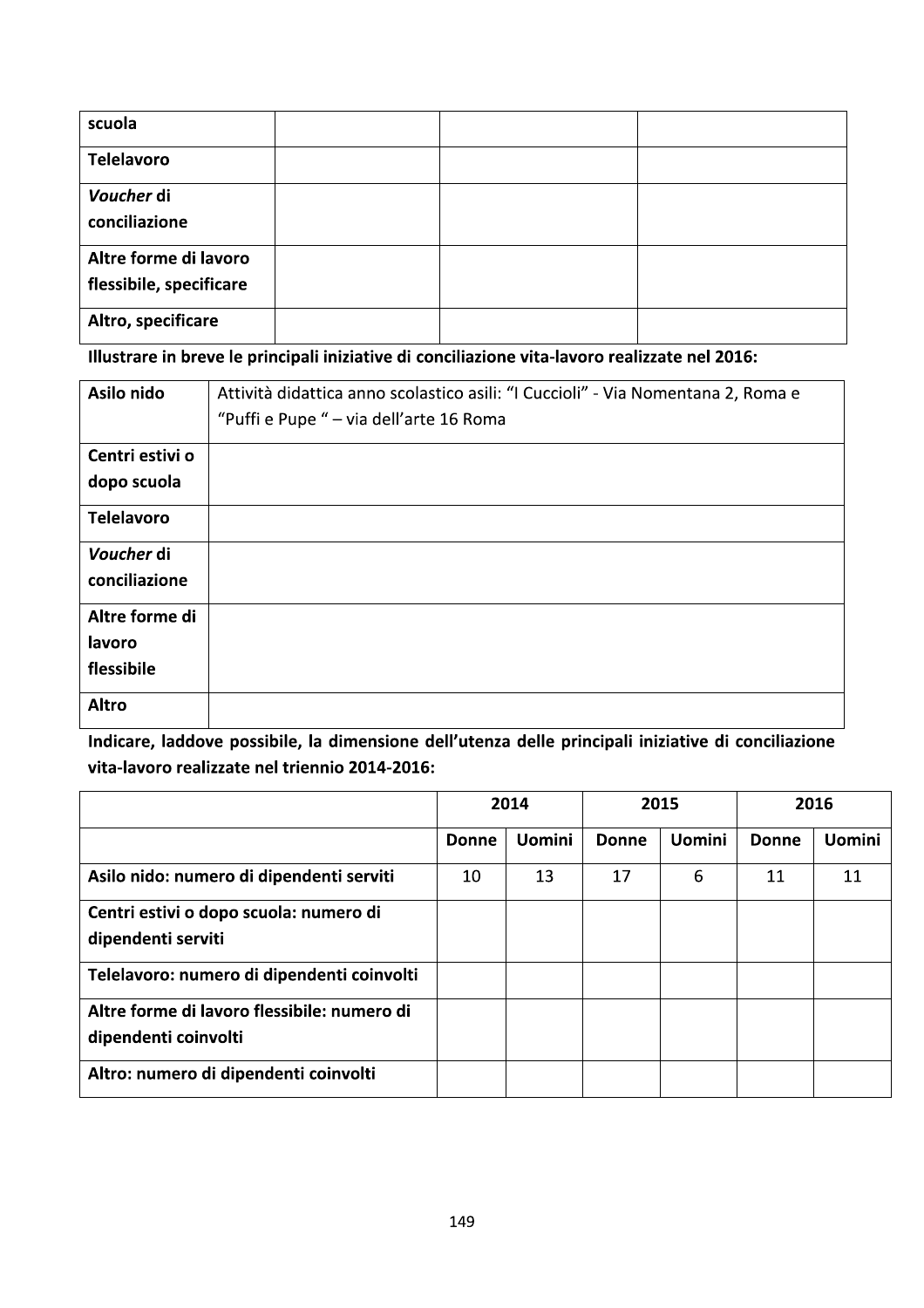#### Congedi parentali

Indicare la percentuale di neo-madri che hanno optato per il part-time entro un anno sul totale delle neo-madri dipendenti dell'amministrazione. Si considerano neo-madri le lavoratrici i cui figli sono stati iscritti nei registri dell'anagrafe nei due anni precedenti all'esercizio di riferimento:

|                                        | 2014 | 2015 | 2016 |
|----------------------------------------|------|------|------|
| Numero neo-madri che hanno optato per  |      |      |      |
| il <i>part-time</i> entro un anno      |      |      |      |
| Numero totale neo-madri nell'anno      | 120  | 103  | 120  |
| Percentuale neo-madri che hanno optato |      |      |      |
| per il <i>part-time</i> entro un anno  |      |      |      |

Indicare la fonte del dato e/o elementi rilevanti per il calcolo:

D.G. del Personale - Div. 2

Indicare i giorni di congedo di maternità o di paternità fruiti dai dipendenti dell'amministrazione:

|                                                                                   | 2014  | 2015  | 2016  |
|-----------------------------------------------------------------------------------|-------|-------|-------|
| di<br>maternità<br>Giorni<br>congedo<br>per<br>obbligatoria                       | 14100 | 13518 | 14000 |
| Giorni di<br>congedo per paternità<br>in<br>sostituzione del congedo di maternità |       |       | U     |

Indicare la fonte del dato e/o elementi rilevanti per il calcolo:

D.G. del Personale - Div. 2

Indicare i giorni di congedo parentale fruiti dai dipendenti dell'amministrazione distinguendo i dati per genere:

|                                                         | 2014 | 2015 | 2016 |
|---------------------------------------------------------|------|------|------|
| Giorni di congedo parentale fruiti dalla<br>lavoratrice | 4200 | 3838 | 3600 |
| Giorni di congedo parentale fruiti dal<br>lavoratore    | 310  | 172  | 190  |

Indicare la fonte del dato e/o elementi rilevanti per il calcolo:

D.G. del Personale - Div. 2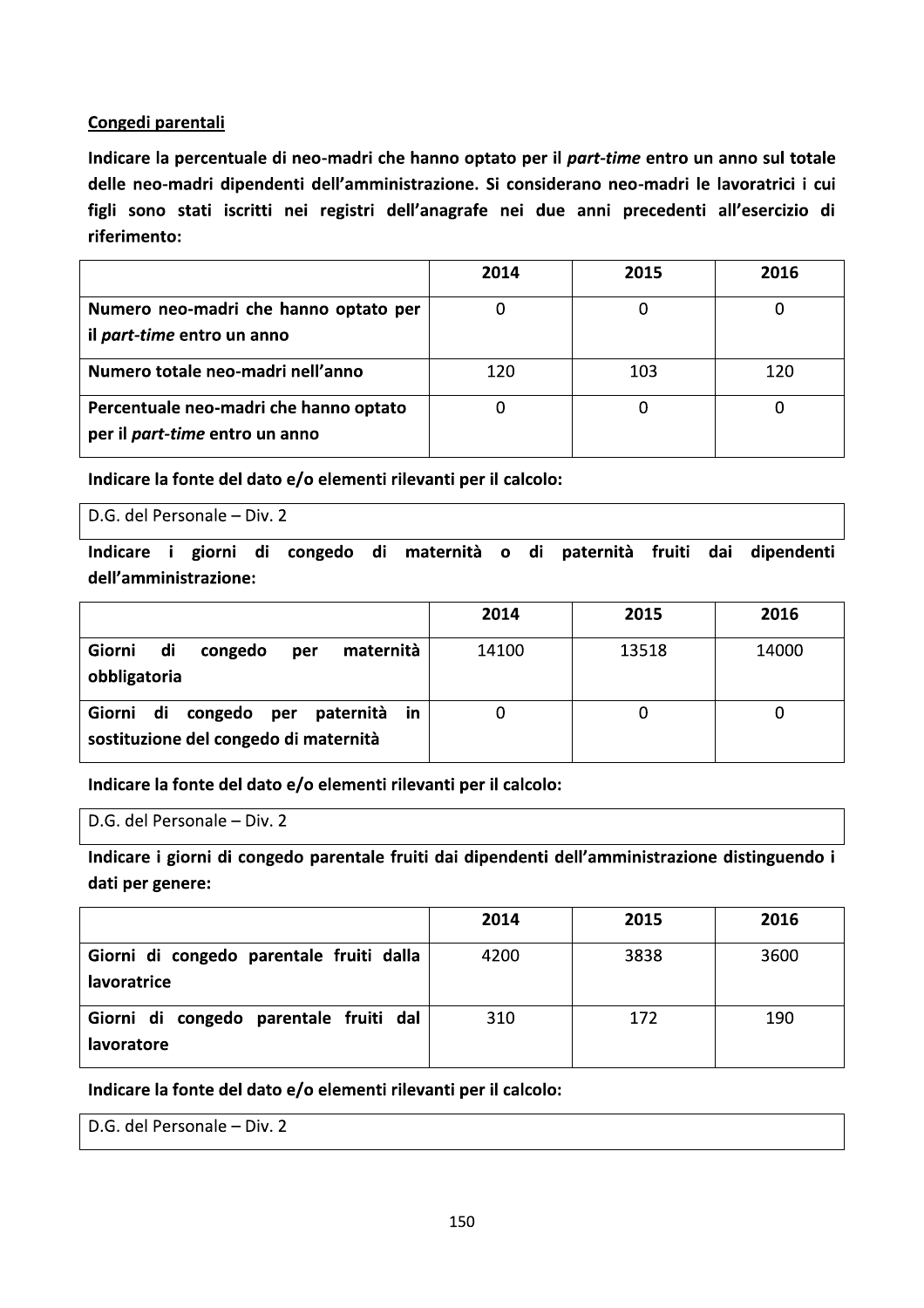#### Formazione alla cultura di genere

Con riferimento al 2016, indicare se sono state realizzate iniziative di formazione specifiche su temi di rilevanza per la cultura di genere e delle pari opportunità o per il bilancio di genere, dando la dimensione dell'utenza per genere e qualifica:

L'amministrazione non segnala alcuna iniziativa.

Segnalare se le iniziative di formazione sono state realizzate tramite una spesa a carico del bilancio dello Stato nel 2016 (e in tal caso qual è il capitolo/piano gestionale di riferimento) ovvero con altri strumenti:

L'amministrazione non segnala alcuna iniziativa di formazione sui temi in oggetto e di conseguenza nessun riferimento a spese a carico del bilancio dello Stato.

E' stato redatto il Piano triennale di azioni positive di cui all'articolo 48 del decreto legislativo n. 198 del 2006 anche con riferimento all'anno 2016?

 $\exists$  Sì



Segnalare altri temi inerenti alle politiche del personale dell'amministrazione che possono incidere sulla promozione delle pari opportunità di genere, indicando se hanno o meno riflessi di bilancio:

L'amministrazione non segnala ulteriori temi.

Segnalare ulteriori indicatori relativi alle politiche del personale dell'amministrazione che si ritiene utile prendere in considerazione per il bilancio di genere:

L'amministrazione non segnala alcun indicatore.